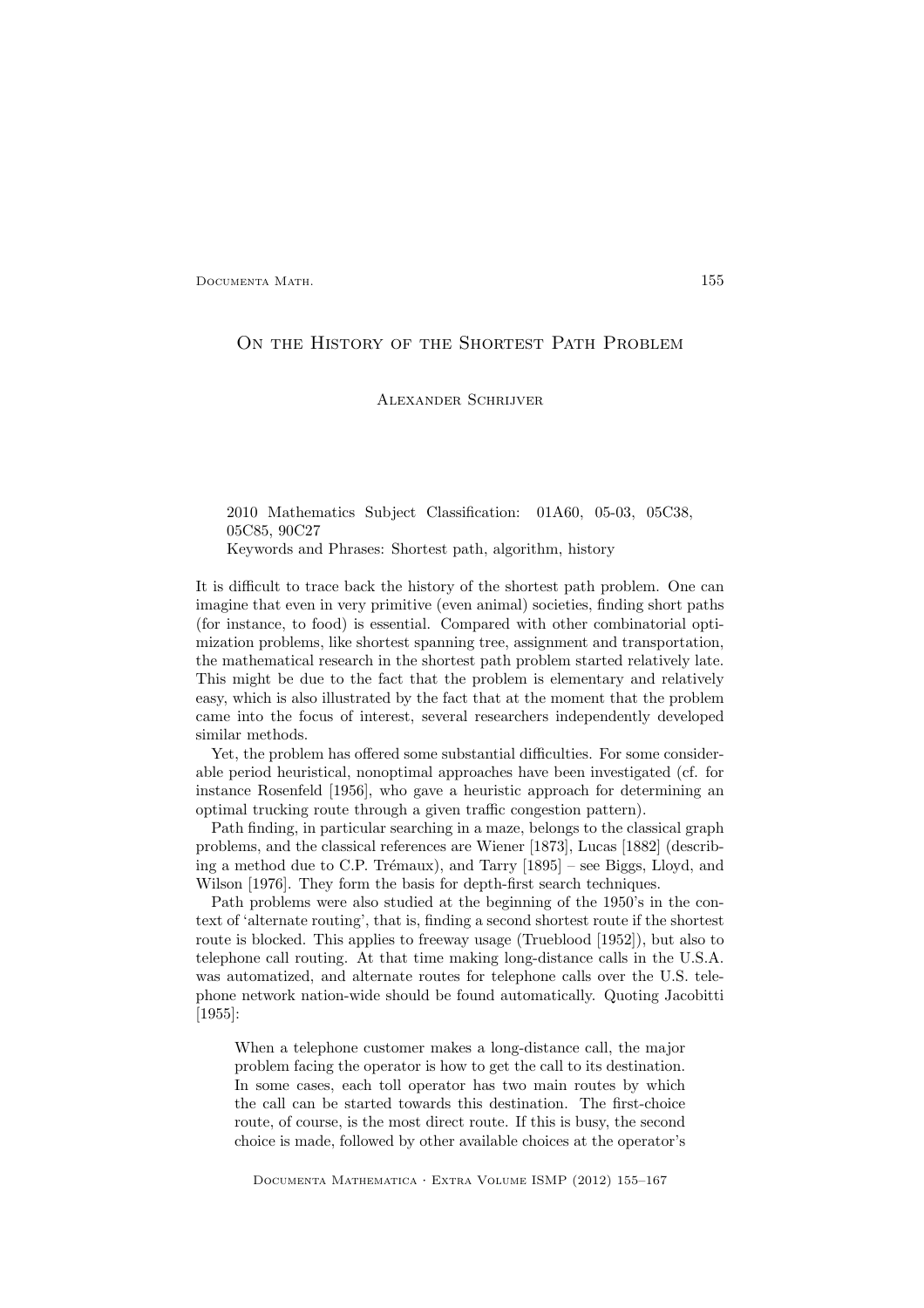### 156 ALEXANDER SCHRIJVER

discretion. When telephone operators are concerned with such a call, they can exercise choice between alternate routes. But when operator or customer toll dialing is considered, the choice of routes has to be left to a machine. Since the "intelligence" of a machine is limited to previously "programmed" operations, the choice of routes has to be decided upon, and incorporated in, an automatic alternate routing arrangement.

### Matrix methods for unit-length shortest path 1946–1953

Matrix methods were developed to study relations in networks, like finding the transitive closure of a relation; that is, identifying in a directed graph the pairs of points s, t such that t is reachable from s. Such methods were studied because of their application to communication nets (including neural nets) and to animal sociology (e.g. peck rights).

The matrix methods consist of representing the directed graph by a matrix, and then taking iterative matrix products to calculate the transitive closure. This was studied by Landahl and Runge [1946], Landahl [1947], Luce and Perry [1949], Luce [1950], Lunts [1950, 1952], and by A. Shimbel.

Shimbel's interest in matrix methods was motivated by their applications to neural networks. He analyzed with matrices which sites in a network can communicate to each other, and how much time it takes. To this end, let S be the 0,1 matrix indicating that if  $S_{i,j} = 1$  then there is direct communication from i to j (including  $i = j$ ). Shimbel [1951] observed that the positive entries in  $S<sup>t</sup>$  correspond to pairs between which there exists communication in t steps. An *adequate* communication system is one for which the matrix  $S<sup>t</sup>$  is positive for some  $t$ . One of the other observations of Shimbel [1951] is that in an adequate communication system, the time it takes that all sites have all information, is equal to the minimum value of t for which  $S<sup>t</sup>$  is positive. (A related phenomenon was observed by Luce [1950].)

Shimbel [1953] mentioned that the distance from  $i$  to  $j$  is equal to the number of zeros in the *i*, *j* position in the matrices  $S^0, S^1, S^2, \ldots, S^t$ . So essentially he gave an  $O(n^4)$  algorithm to find all distances in a directed graph with unit lengths.

# Shortest-length paths

If a directed graph  $D = (V, A)$  and a length function  $l : A \to \mathbb{R}$  are given, one may ask for the distances and shortest-length paths from a given vertex s.

For this, there are two well-known methods: the 'Bellman-Ford method' and 'Dijkstra's method'. The latter one is faster but is restricted to nonnegative length functions. The former method only requires that there is no directed circuit of negative length.

The general framework for both methods is the following scheme, described in this general form by Ford  $[1956]$ . Keep a provisional distance function d.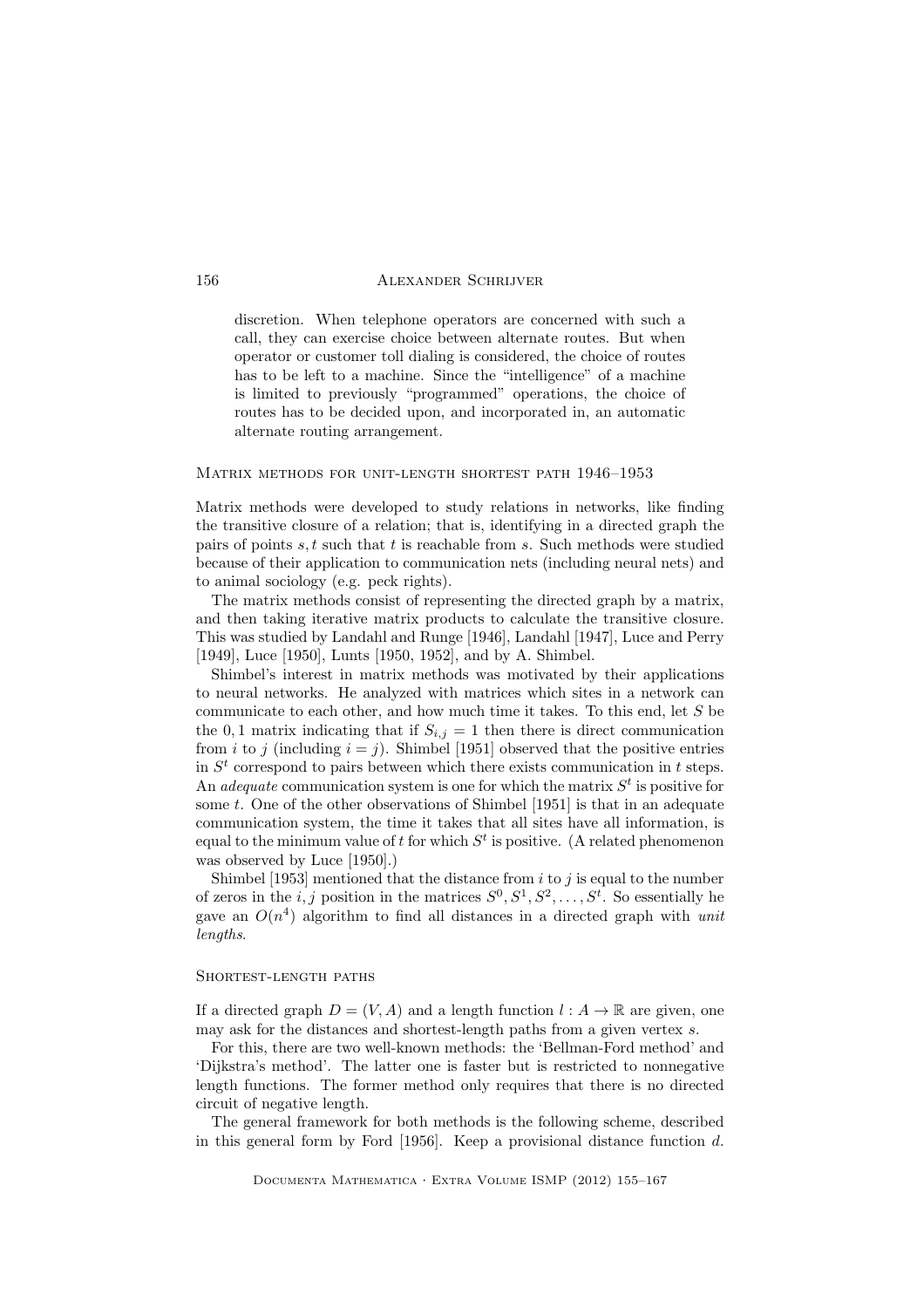Initially, set  $d(s) := 0$  and  $d(v) := \infty$  for each  $v \neq s$ . Next, iteratively,

<span id="page-2-0"></span>choose an arc  $(u, v)$  with  $d(v) > d(u) + l(u, v)$  and reset  $d(v) := d(u) + l(u, v)$ . (1)

If no such arc exists, d is the distance function.

The difference in the methods is the rule by which the arc  $(u, v)$  with  $d(v)$  $d(u) + l(u, v)$  is chosen. The Bellman-Ford method consists of considering all arcs consecutively and applying [\(1\)](#page-2-0) where possible, and repeating this (at most  $|V|$  rounds suffice). This is the method described by Shimbel [1955], Bellman [1958], and Moore [1959].

Dijkstra's method prescribes to choose an arc  $(u, v)$  with  $d(u)$  smallest (then each arc is chosen at most once, if the lengths are nonnegative). This was described by Leyzorek, Gray, Johnson, Ladew, Meaker, Petry, and Seitz [1957] and Dijkstra [1959]. A related method, but slightly slower than Dijkstra's method when implemented, was given by Dantzig [1958], and chooses an arc  $(u, v)$  with  $d(u) + l(u, v)$  smallest.

Parallel to this, a number of further results were obtained on the shortest path problem, including a linear programming approach and 'good characterizations'. We review the articles in a more or less chronological order.

### SHIMBEL 1955

The paper of Shimbel [1955] was presented in April 1954 at the Symposium on Information Networks in New York. Extending his matrix methods for unit-length shortest paths, he introduced the following 'min-sum algebra':

Arithmetic

For any arbitrary real or infinite numbers  $x$  and  $y$ 

 $x + y \equiv \min(x, y)$  and  $xy \equiv$  the algebraic sum of x and y.

He transferred this arithmetic to the matrix product. Calling the distance matrix associated with a given length matrix  $S$  the 'dispersion', he stated:

It follows trivially that  $S^k$   $k \geq 1$  is a matrix giving the shortest paths from site to site in S given that  $k - 1$  other sites may be traversed in the process. It also follows that for any  $S$  there exists an integer k such that  $S^k = S^{k+1}$ . Clearly, the dispersion of S (let us label it  $D(S)$  will be the matrix  $S^k$  such that  $S^k = S^{k+1}$ .

This is equivalent to the Bellman-Ford method.

Although Shimbel did not mention it, one trivially can take  $k \leq |V|$ , and hence the method yields an  $O(n^4)$  algorithm to find the distances between all pairs of points.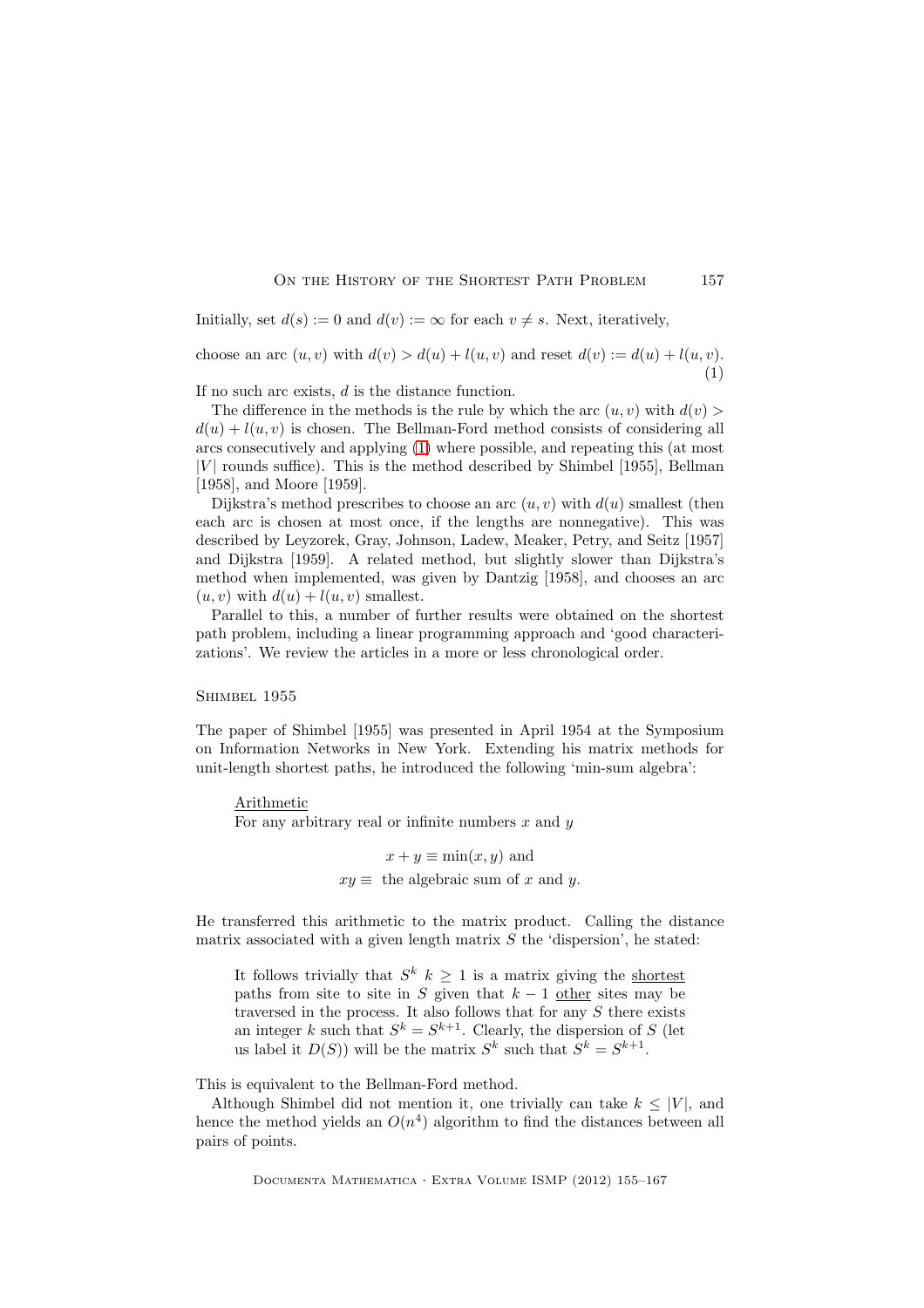### 158 Alexander Schrijver

### 1 Shortest path as linear programming problem 1955–1957

Orden [1955] observed that the shortest path problem is a special case of a transshipment problem (= uncapacitated minimum-cost flow problem), and hence can be solved by linear programming. Dantzig [1957] described the following graphical procedure for the simplex method applied to this problem. Let T be a rooted spanning tree on  $\{1, \ldots, n\}$ , with root 1. For each  $i =$  $1, \ldots, n$ , let  $u_i$  be equal to the length of the path from 1 to i in T. Now if  $u_j \leq u_i + d_{i,j}$  for all  $i, j$ , then for each  $i$ , the  $1 - i$  path in T is a shortest path. If  $u_i > u_i + d_{i,i}$ , replace the arc of T entering j by the arc  $(i, j)$ , and iterate with the new tree.

Trivially, this process terminates (as  $\sum_{j=1}^{n} u_j$  decreases at each iteration, and as there are only finitely many rooted trees). Dantzig illustrated his method by an example of sending a package from Los Angeles to Boston. (Edmonds [1970] showed that this method may take exponential time.)

In a reaction to the paper of Dantzig [1957], Minty [1957] proposed an 'analog computer' for the shortest path problem:

Build a string model of the travel network, where knots represent cities and string lengths represent distances (or costs). Seize the knot 'Los Angeles' in your left hand and the knot 'Boston' in your right and pull them apart. If the model becomes entangled, have an assistant untie and re-tie knots until the entanglement is resolved. Eventually one or more paths will stretch tight – they then are alternative shortest routes.

Dantzig's 'shortest-route tree' can be found in this model by weighting the knots and picking up the model by the knot 'Los Angeles'.

It is well to label the knots since after one or two uses of the model their identities are easily confused.

A similar method was proposed by Bock and Cameron [1958].

#### **FORD 1956**

In a RAND report dated 14 August 1956, Ford [1956] described a method to find a shortest path from  $P_0$  to  $P_N$ , in a network with vertices  $P_0, \ldots, P_N$ , where  $l_{ij}$  denotes the length of an arc from i to j. We quote:

Assign initially  $x_0 = 0$  and  $x_i = \infty$  for  $i \neq 0$ . Scan the network for a pair  $P_i$  and  $P_j$  with the property that  $x_i - x_j > l_{ji}$ . For this pair replace  $x_i$  by  $x_j + l_{ji}$ . Continue this process. Eventually no such pairs can be found, and  $x_N$  is now minimal and represents the minimal distance from  $P_0$  to  $P_N$ .

So this is the general scheme described above [\(1\)](#page-2-0). No selection rule for the arc  $(u, v)$  in [\(1\)](#page-2-0) is prescribed by Ford.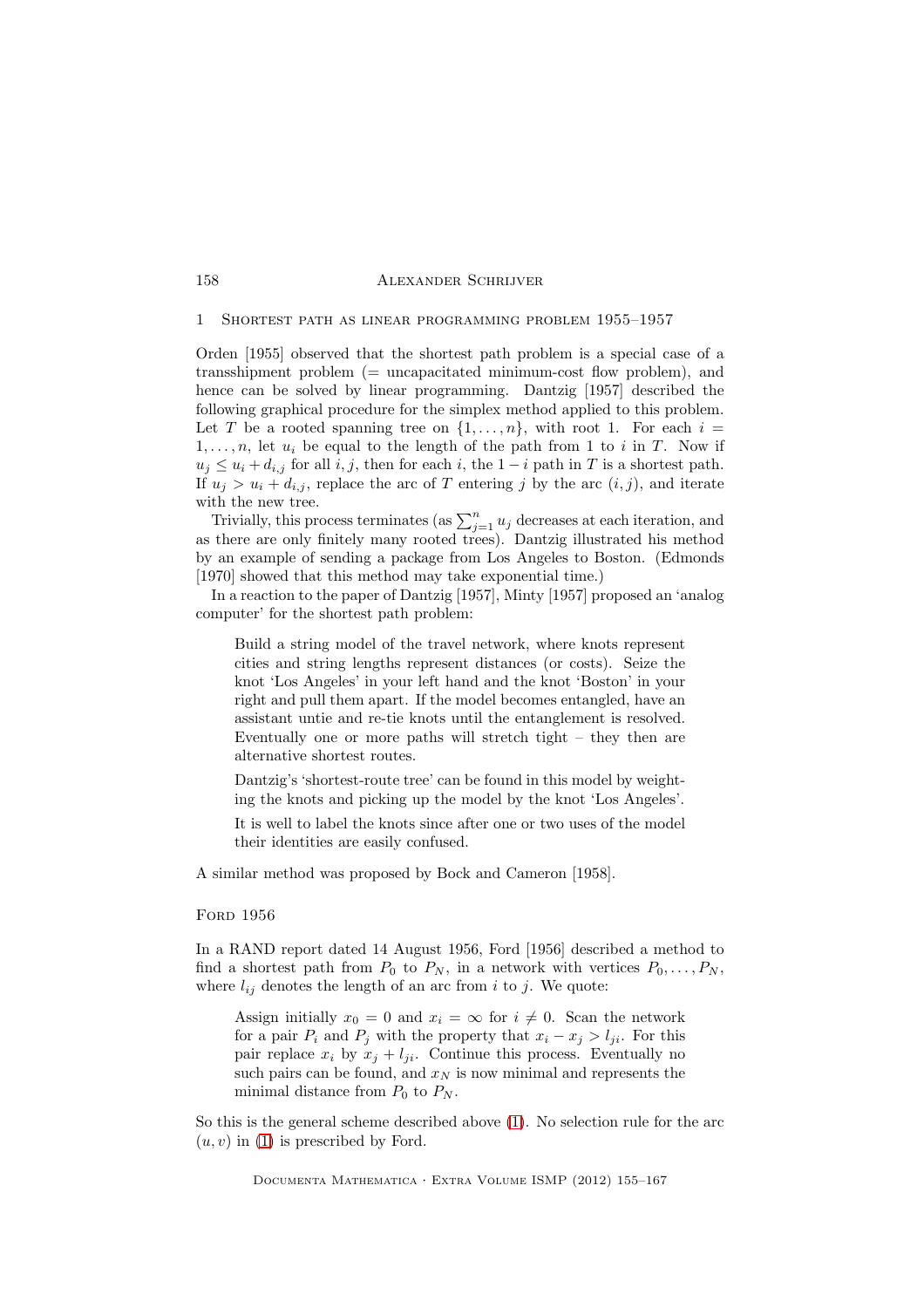Ford showed that the method terminates. It was shown however by Johnson [1973a, 1973b, 1977] that Ford's liberal rule can take exponential time.

The correctness of Ford's method also follows from a result given in the book Studies in the Economics of Transportation by Beckmann, McGuire, and Winsten [1956]: given a length matrix  $(l_{i,j})$ , the distance matrix is the unique matrix  $(d_{i,j})$  satisfying

$$
d_{i,i} = 0 \text{ for all } i,
$$
  
\n
$$
d_{i,k} = \min_j(l_{i,j} + d_{j,k}) \text{ for all } i,k \text{ with } i \neq k.
$$
\n(2)

Good characterizations for shortest path 1956-1958

It was noticed by Robacker [1956] that shortest paths allow a theorem dual to Menger's theorem: the minimum length of an  $P_0 - P_n$  path in a graph N is equal to the maximum number of pairwise disjoint  $P_0 - P_n$  cuts. In Robacker's words:

the maximum number of mutually disjunct cuts of  $N$  is equal to the length of the shortest chain of N from  $P_0$  to  $P_n$ .

A related 'good characterization' was found by Gallai [1958]: A length function  $l : A \to \mathbb{Z}$  on the arcs of a directed graph  $(V, A)$  does not give negative-length directed circuits, if and only if there is a function ('potential')  $p: V \to \mathbb{Z}$  such that  $l(u, v) \geq p(v) - p(u)$  for each arc  $(u, v)$ .

### Case Institute of Technology 1957

The shortest path problem was also investigated by a group of researchers at the Case Institute of Technology in Cleveland, Ohio, in the project Investigation of Model Techniques, performed for the Combat Development Department of the Army Electronic Proving Ground. In their First Annual Report, Leyzorek, Gray, Johnson, Ladew, Meaker, Petry, and Seitz [1957] presented their results.

First, they noted that Shimbel's method can be speeded up by calculating  $S^k$ by iteratively raising the current matrix to the square (in the min-sum matrix algebra). This solves the all-pairs shortest path problem in time  $O(n^3 \log n)$ .

Next, they gave a rudimentary description of a method equivalent to Dijkstra's method. We quote:

- (1) All the links joined to the origin, a, may be given an outward orientation. [. . . ]
- (2) Pick out the link or links radiating from a,  $a_{a\alpha}$ , with the smallest delay. [...] Then it is impossible to pass from the origin to any other node in the network by any "shorter" path than  $a_{a\alpha}$ . Consequently, the minimal path to the general node  $\alpha$  is  $a_{a\alpha}$ .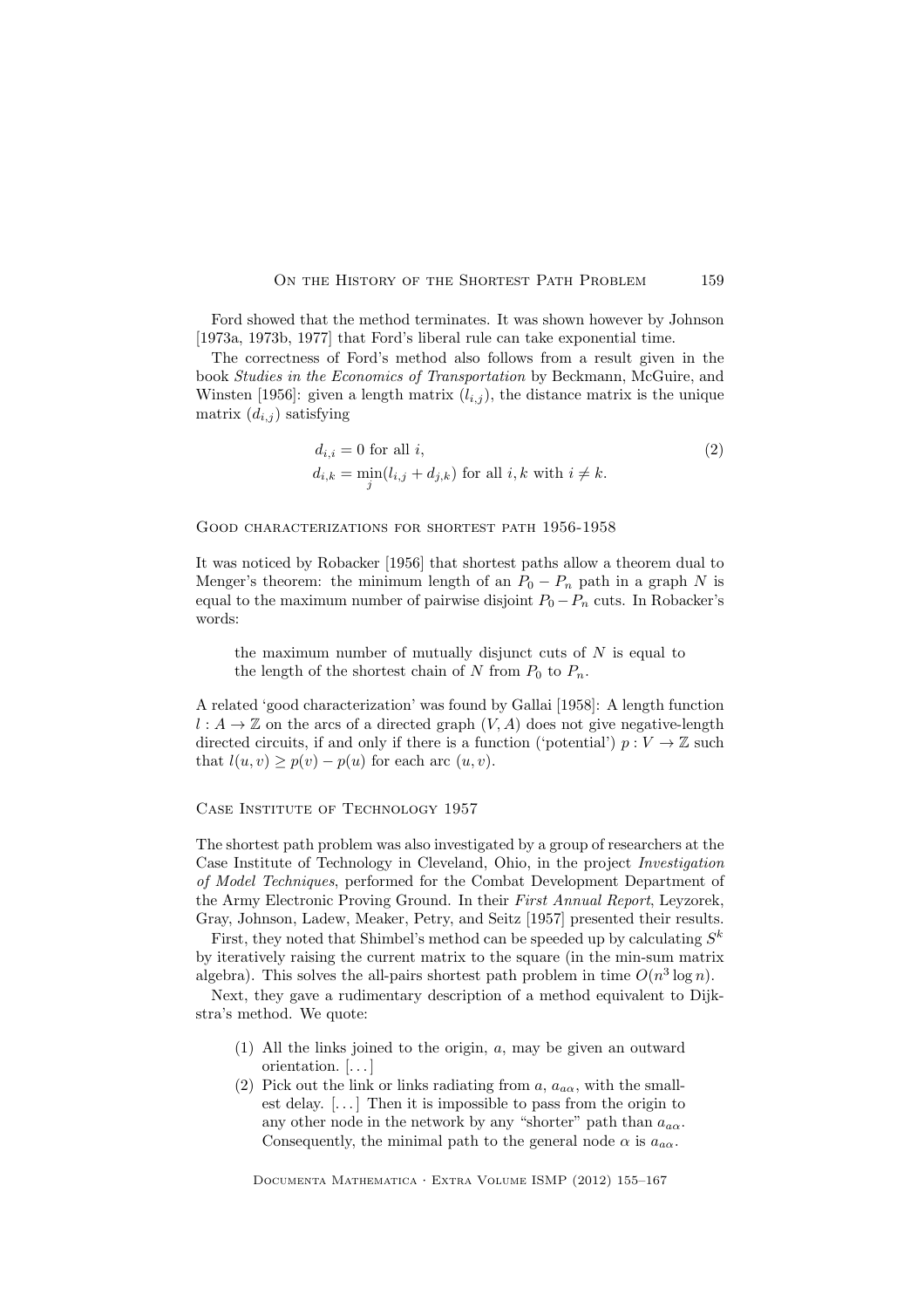# 160 Alexander Schrijver

- (3) All of the other links joining  $\alpha$  may now be directed outward. Since  $a_{a\alpha}$  must necessarily be the minimal path to  $\alpha$ , there is no advantage to be gained by directing any other links toward  $\alpha$ .  $\left[\dots\right]$
- (4) Once  $\alpha$  has been evaluated, it is possible to evaluate immediately all other nodes in the network whose minimal values do not exceed the value of the second-smallest link radiating from the origin. Since the minimal values of these nodes are less than the values of the second-smallest, third-smallest, and all other links radiating directly from the origin, only the smallest link,  $a_{a\alpha}$ , can form a part of the minimal path to these nodes. Once a minimal value has been assigned to these nodes, it is possible to orient all other links except the incoming link in an outward direction.
- (5) Suppose that all those nodes whose minimal values do not exceed the value of the second-smallest link radiating from the origin have been evaluated. Now it is possible to evaluate the node on which the second-smallest link terminates. At this point, it can be observed that if conflicting directions are assigned to a link, in accordance with the rules which have been given for direction assignment, that link may be ignored. It will not be a part of the minimal path to either of the two nodes it joins.  $[\dots]$

Following these rules, it is now possible to expand from the secondsmallest link as well as the smallest link so long as the value of the third-smallest link radiating from the origin is not exceeded. It is possible to proceed in this way until the entire network has been solved.

(In this quotation we have deleted sentences referring to figures.)

#### Bellman 1958

After having published several papers on dynamic programming (which is, in some sense, a generalization of shortest path methods), Bellman [1958] eventually focused on the shortest path problem by itself, in a paper in the Quarterly of Applied Mathematics. He described the following 'functional equation approach' for the shortest path problem, which is the same as that of Shimbel [1955].

There are N cities, numbered  $1, \ldots, N$ , every two of which are linked by a direct road. A matrix  $T = (t_{i,j})$  is given, where  $t_{i,j}$  is time required to travel from i to j (not necessarily symmetric). Find a path between 1 and N which consumes minimum time.

Bellman remarked: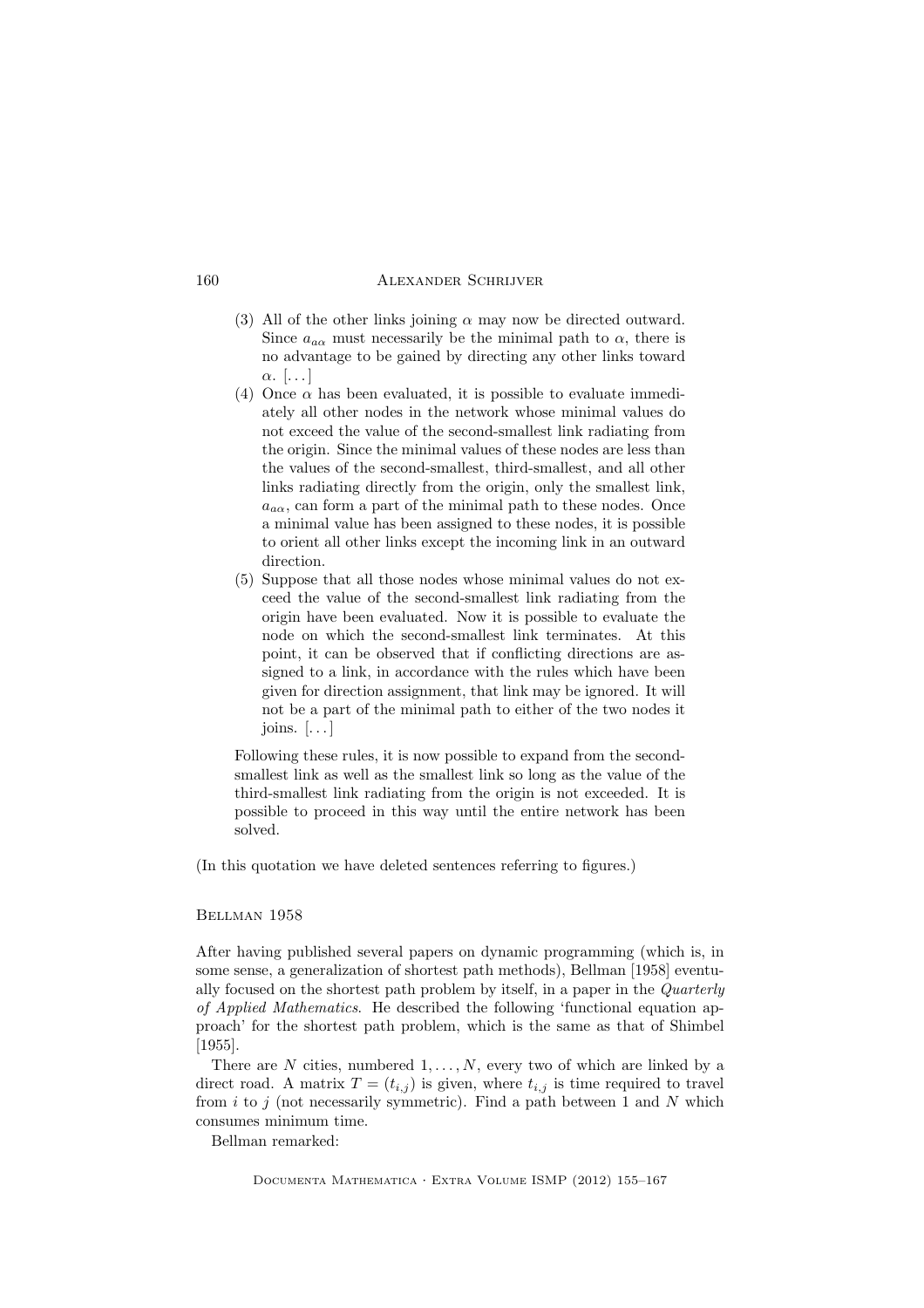Since there are only a finite number of paths available, the problem reduces to choosing the smallest from a finite set of numbers. This direct, or enumerative, approach is impossible to execute, however, for values of N of the order of magnitude of 20.

He gave a 'functional equation approach"

The basic method is that of successive approximations. We choose an initial sequence  $\{f_i^{(0)}\}$ , and then proceed iteratively, setting

$$
f_i^{(k+1)} = \underset{j \neq i}{\text{Min}}(t_{ij} + f_j^{(k)}], \qquad i = 1, 2, \cdots, N-1,
$$

$$
f_N^{(k+1)} = 0,
$$

for  $k = 0, 1, 2 \cdots$ .

As initial function  $f_i^{(0)}$  Bellman proposed (upon a suggestion of F. Haight) to take  $f_i^{(0)} = t_{i,N}$  for all i. Bellman noticed that, for each fixed i, starting with this choice of  $f_i^{(0)}$  gives that  $f_i^{(k)}$  is monotonically nonincreasing in k, and stated:

It is clear from the physical interpretation of this iterative scheme that at most  $(N - 1)$  iterations are required for the sequence to converge to the solution.

Since each iteration can be done in time  $O(N^2)$ , the algorithm takes time  $O(N^3)$ . As for the complexity, Bellman said:

It is easily seen that the iterative scheme discussed above is a feasible method for either hand or machine computation for values of N of the order of magnitude of 50 or 100.

In a footnote, Bellman mentioned:

Added in proof (December 1957): After this paper was written, the author was informed by Max Woodbury and George Dantzig that the particular iterative scheme discussed in Sec. 5 had been obtained by them from first principles.

### DANTZIG 1958

The paper of Dantzig [1958] gives an  $O(n^2 \log n)$  algorithm for the shortest path problem with nonnegative length function. It consists of choosing in [\(1\)](#page-2-0) an arc with  $d(u) + l(u, v)$  as small as possible. Dantzig assumed

(a) that one can write down without effort for each node the arcs leading to other nodes in increasing order of length and (b) that it is no effort to ignore an arc of the list if it leads to a node that has been reached earlier.

He mentioned that, beside Bellman, Moore, Ford, and himself, also D. Gale and D.R. Fulkerson proposed shortest path methods, 'in informal conversations'.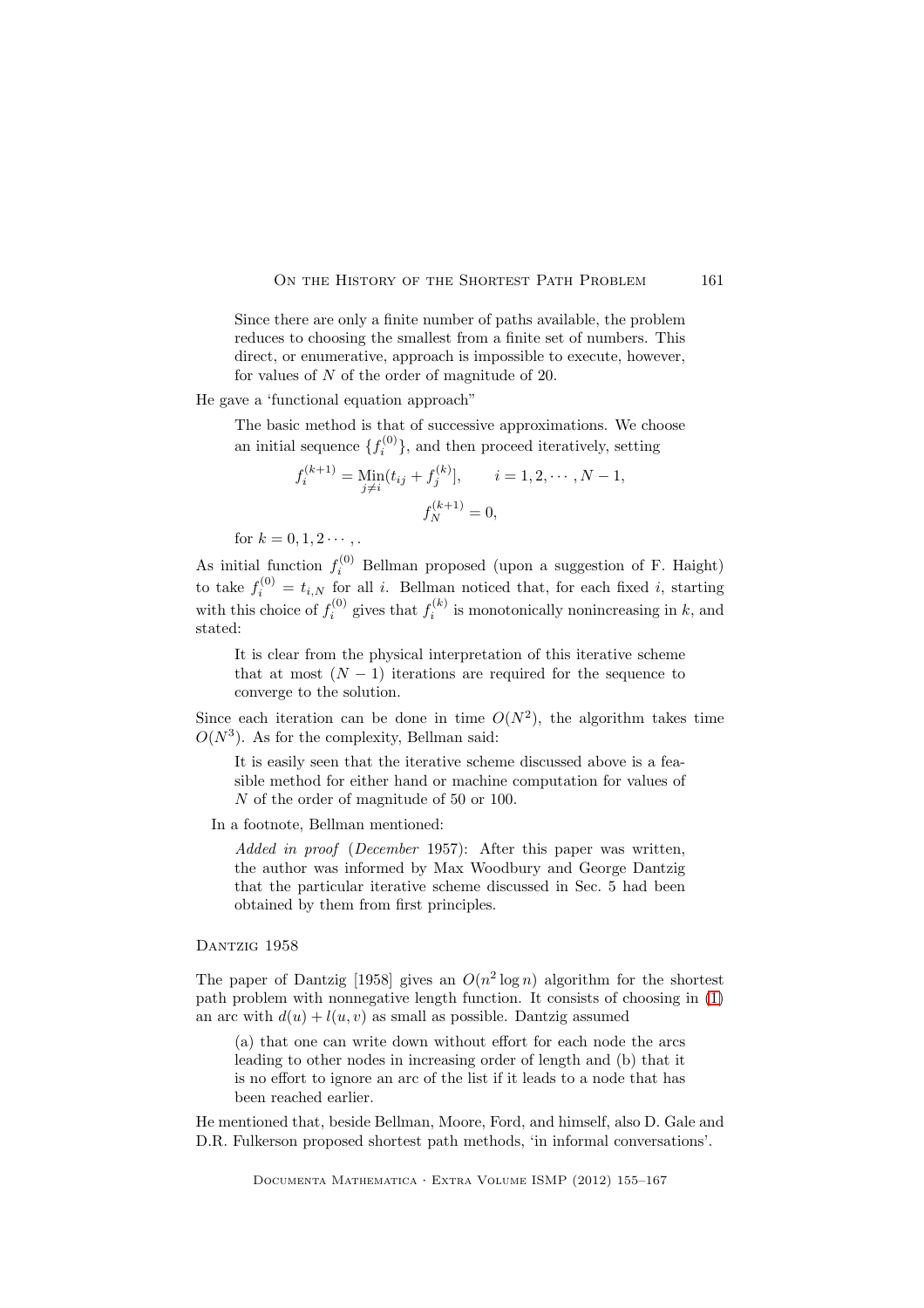# 162 ALEXANDER SCHRIJVER

DLIKSTRA 1959

Dijkstra [1959] gave a concise and clean description of 'Dijkstra's method', yielding an  $O(n^2)$ -time implementation. Dijkstra stated:

The solution given above is to be preferred to the solution by L.R. FORD  $\lbrack 3 \rbrack$  as described by C. BERGE  $\lbrack 4 \rbrack$ , for, irrespective of the number of branches, we need not store the data for all branches simultaneously but only those for the branches in sets I and II, and this number is always less than  $n$ . Furthermore, the amount of work to be done seems to be considerably less.

(Dijkstra's references [3] and [4] are Ford [1956] and Berge [1958].)

Dijkstra's method is easier to implement (as an  $O(n^2)$  algorithm) than Dantzig's, since we do not need to store the information in lists: in order to find a next vertex v minimizing  $d(v)$ , we can just scan all vertices. Later, using the more efficient data structures of heaps and Fibonacci heaps, one realized that Dijkstra's method has implementations with running times  $O(m \log n)$  and  $O(m+n \log n)$  respectively, where m is the number of arcs (Johnson [1972] and Fredman and Tarjan [1987]).

Moore 1959

At the International Symposium on the Theory of Switching at Harvard University in April 1957, Moore [1959] of Bell Laboratories, presented a paper "The shortest path through a maze":

The methods given in this paper require no foresight or ingenuity, and hence deserve to be called algorithms. They would be especially suited for use in a machine, either a special-purpose or a generalpurpose digital computer.

The motivation of Moore was the routing of toll telephone traffic. He gave algorithms A, B, C, and D.

First, Moore considered the case of an undirected graph  $G = (V, E)$  with no length function, in which a path from vertex  $A$  to vertex  $B$  should be found with a minimum number of edges. Algorithm A is: first give A label 0. Next do the following for  $k = 0, 1, \ldots$ : give label  $k + 1$  to all unlabeled vertices that are adjacent to some vertex labeled k. Stop as soon as vertex  $B$  is labeled.

If it were done as a program on a digital computer, the steps given as single steps above would be done serially, with a few operations of the computer for each city of the maze; but, in the case of complicated mazes, the algorithm would still be quite fast compared with trial-and-error methods.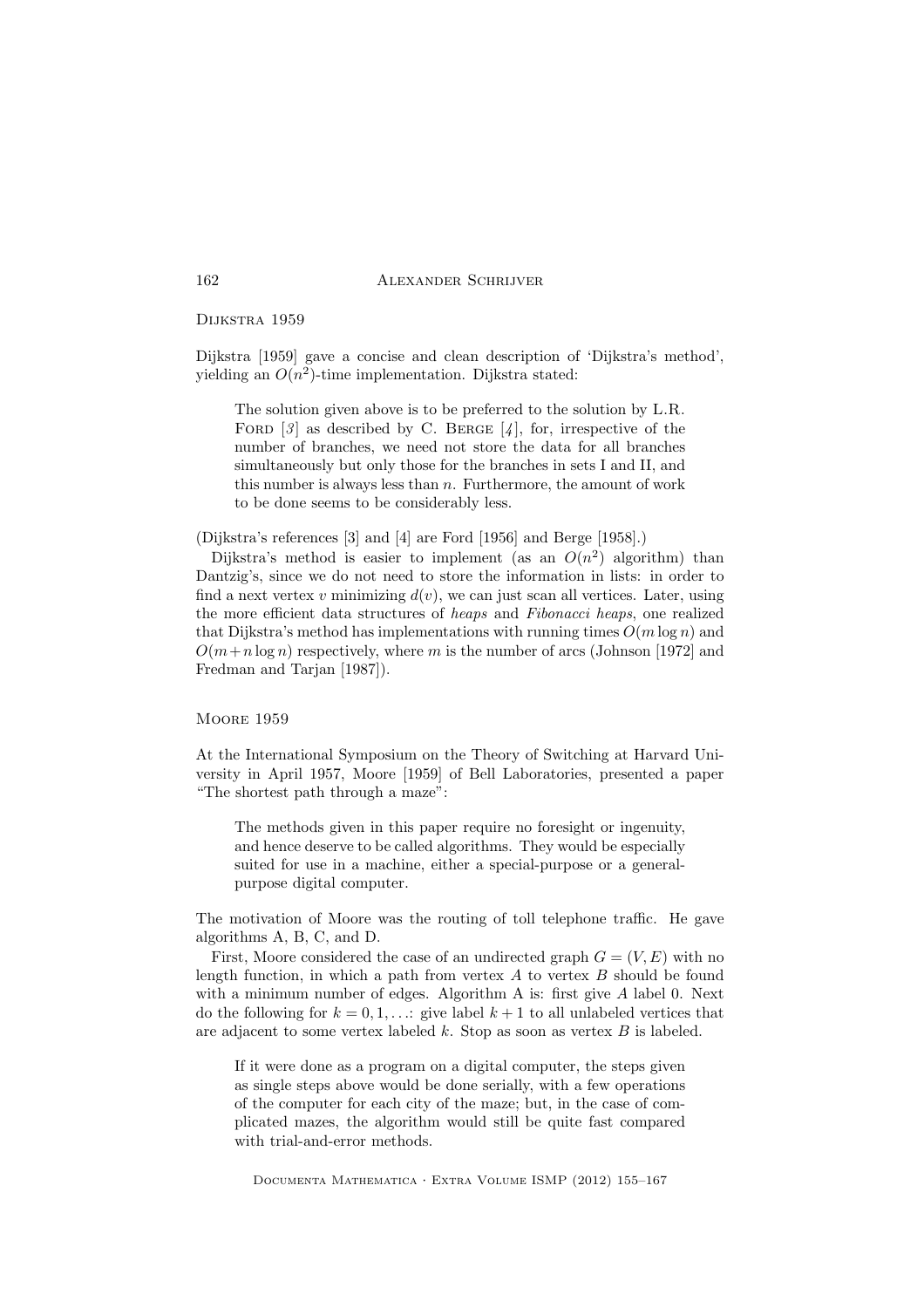

In fact, a direct implementation of the method would yield an algorithm with running time  $O(m)$ . Algorithms B and C differ from A in a more economical labeling (by fewer bits).

Moore's algorithm D finds a shortest route for the case where each edge of the graph has a nonnegative length. This method is a refinement of Bellman's method described above: (i) it extends to the case that not all pairs of vertices have a direct connection; that is, if there is an underlying graph  $G = (V, E)$ with length function; (ii) at each iteration only those  $d_{i,j}$  are considered for which  $u_i$  has been decreased at the previous iteration.

The method has running time  $O(nm)$ . Moore observed that the algorithm is suitable for parallel implementation, yielding a decrease in running time bound to  $O(n\Delta(G))$ , where  $\Delta(G)$  is the maximum degree of G. Moore concluded:

The origin of the present methods provides an interesting illustration of the value of basic research on puzzles and games. Although such research is often frowned upon as being frivolous, it seems plausible that these algorithms might eventually lead to savings of very large sums of money by permitting more efficient use of congested transportation or communication systems. The actual problems in communication and transportation are so much complicated by timetables, safety requirements, signal-to-noise ratios, and economic requirements that in the past those seeking to solve them have not seen the basic simplicity of the problem, and have continued to use trial-and-error procedures which do not always give the true shortest path. However, in the case of a simple geometric maze, the absence of these confusing factors permitted algorithms A, B, and C to be obtained, and from them a large number of extensions, elaborations, and modifications are obvious.

The problem was first solved in connection with Claude Shannon's maze-solving machine. When this machine was used with a maze which had more than one solution, a visitor asked why it had not been built to always find the shortest path. Shannon and I each attempted to find economical methods of doing this by machine. He found several methods suitable for analog computation, and I obtained these algorithms. Months later the applicability of these ideas to practical problems in communication and transportation systems was suggested.

Among the further applications of his method, Moore described the example of finding the fastest connections from one station to another in a given railroad timetable. A similar method was given by Minty [1958].

In May 1958, Hoffman and Pavley [1959] reported, at the Western Joint Computer Conference in Los Angeles, the following computing time for finding the distances between all pairs of vertices by Moore's algorithm (with nonnegative lengths):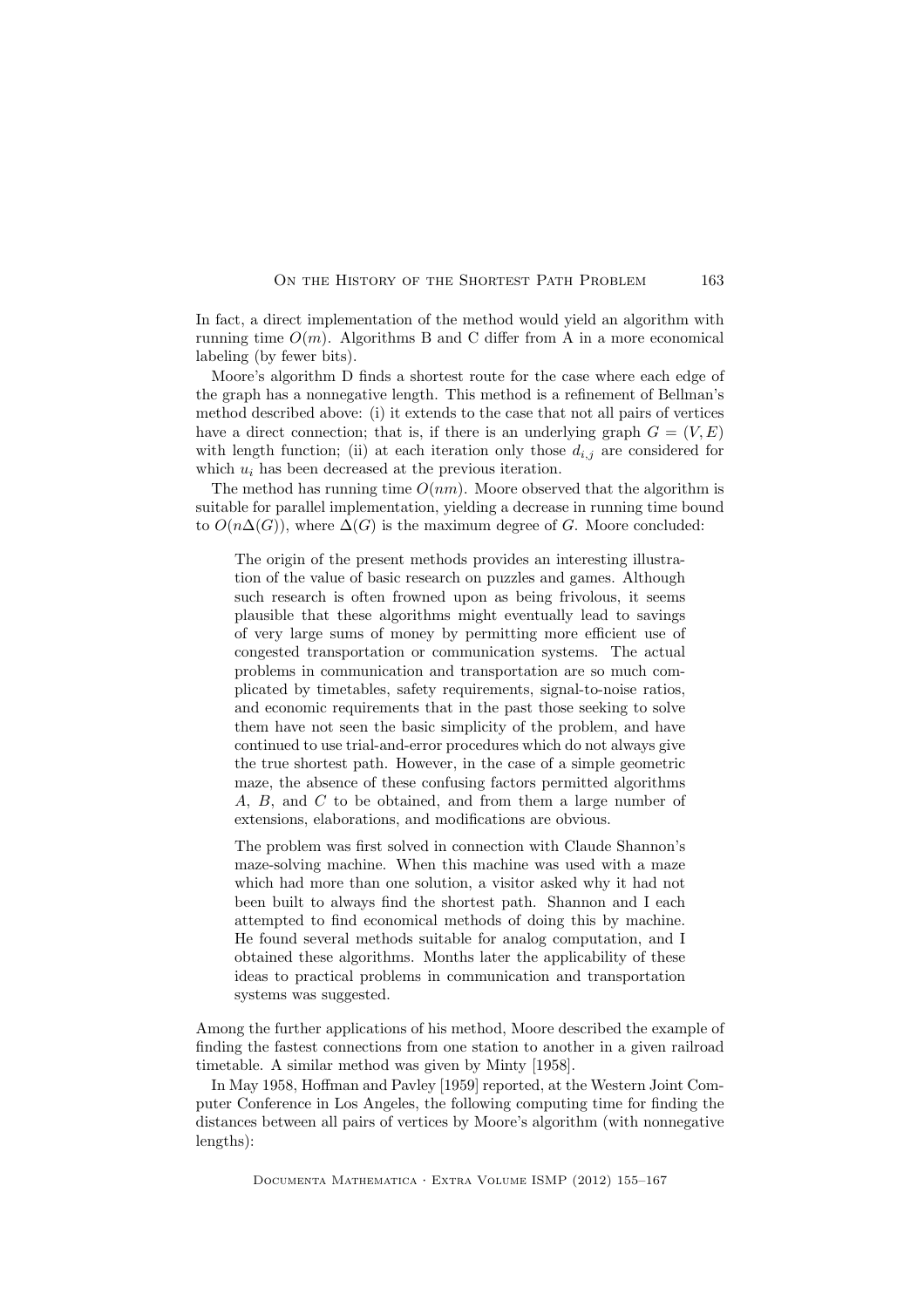### 164 ALEXANDER SCHRIJVER

It took approximately three hours to obtain the minimum paths for a network of 265 vertices on an IBM 704.

# **REFERENCES**

- [1956] M. Beckmann, C.B. McGuire, C.B. Winsten, Studies in the Economics of Transportation, Cowles Commission for Research in Economics, Yale University Press, New Haven, Connecticut, 1956.
- [1958] R. Bellman, On a routing problem, Quarterly of Applied Mathematics 16 (1958) 87–90.
- [1958] C. Berge, *Théorie des graphes et ses applications*, Dunod, Paris, 1958.
- [1976] N.L. Biggs, E.K. Lloyd, R.J. Wilson, Graph Theory 1736–1936, Clarendon Press, Oxford, 1976.
- [1958] F. Bock, S. Cameron, Allocation of network traffic demand by instant determination of optimum paths [paper presented at the 13th National (6th Annual) Meeting of the Operations Research Society of America, Boston, Massachusetts, 1958], Operations Research 6 (1958) 633–634.
- [1957] G.B. Dantzig, Discrete-variable extremum problems, Operations Research 5 (1957) 266–277.
- [1958] G.B. Dantzig, On the Shortest Route through a Network, Report P-1345, The RAND Corporation, Santa Monica, California, [April 12] 1958 [Revised April 29, 1959] [published in Management Science 6 (1960) 187– 190].
- [1959] E.W. Dijkstra, A note on two problems in connexion with graphs,  $Nu$ merische Mathematik 1 (1959) 269–271.
- [1970] J. Edmonds, Exponential growth of the simplex method for shortest path problems, manuscript [University of Waterloo, Waterloo, Ontario], 1970.
- [1956] L.R. Ford, Jr, Network Flow Theory, Paper P-923, The RAND Corporation, Santa Monica, California, [August 14], 1956.
- [1987] M.L. Fredman, R.E. Tarjan, Fibonacci heaps and their uses in improved network optimization algorithms, Journal of the Association for Computing Machinery 34 (1987) 596–615.
- [1958] T. Gallai, Maximum-minimum Sätze über Graphen, Acta Mathematica Academiae Scientiarum Hungaricae 9 (1958) 395–434.
- [1959] W. Hoffman, R. Pavley, Applications of digital computers to problems in the study of vehicular traffic, in: Proceedings of the Western Joint Computer Conference (Los Angeles, California, 1958), American Institute of Electrical Engineers, New York, 1959, pp. 159–161.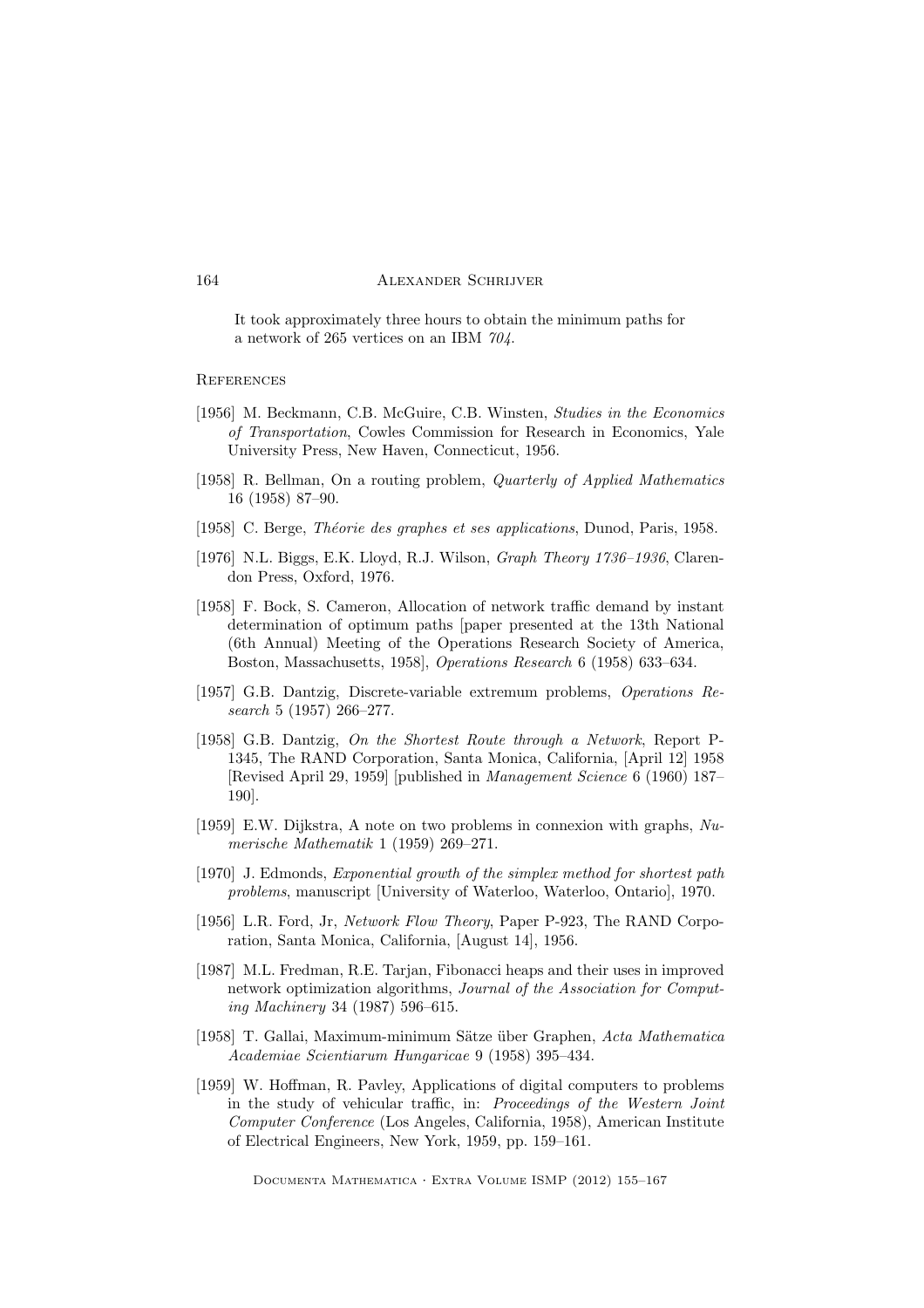- [1955] E. Jacobitti, Automatic alternate routing in the 4A crossbar system, Bell Laboratories Record 33 (1955) 141–145.
- [1972] E.L. Johnson, On shortest paths and sorting, in: Proceedings of the ACM Annual Conference 25 (Boston, Massachusetts, 1972), The Association for Computing Machinery, New York, 1972, pp. 510–517.
- [1973a] D.B. Johnson, A note on Dijkstra's shortest path algorithm, Journal of the Association for Computing Machinery 20 (1973) 385–388.
- [1973b] D.B. Johnson, Algorithms for Shortest Paths, Ph.D. Thesis [Technical Report CU-CSD-73-169, Department of Computer Science], Cornell University, Ithaca, New York, 1973.
- [1977] D.B. Johnson, Efficient algorithms for shortest paths in sparse networks, Journal of the Association for Computing Machinery 24 (1977) 1–13.
- [1939] T. Koopmans, Tanker Freight Rates and Tankship Building An Analysis of Cyclical Fluctuations, Publication Nr 27, Netherlands Economic Institute, De Erven Bohn, Haarlem, 1939.
- [1942] Tj.C. Koopmans, Exchange ratios between cargoes on various routes (non-refrigerating dry cargoes), Memorandum for the Combined Shipping Adjustment Board, Washington D.C., 1942, 1–12 [first published in: Scientific Papers of Tjalling C. Koopmans, Springer, Berlin, 1970, pp. 77–86].
- [1948] Tj.C. Koopmans, Optimum utilization of the transportation system, in: The Econometric Society Meeting (Washington, D.C., 1947; D.H. Leavens, ed.) [Proceedings of the International Statistical Conferences – Volume V], 1948, pp. 136–146 [reprinted in: Econometrica 17 (Supplement) (1949) 136–146] [reprinted in: Scientific Papers of Tjalling C. Koopmans, Springer, Berlin, 1970, pp. 184–193].
- [1959] Tj.C. Koopmans, A note about Kantorovich's paper, "Mathematical methods of organizing and planning production", Management Science 6 (1959-60) 363–365.
- [1992] Tj.C. Koopmans, [autobiography] in: Nobel Lectures including presentation speeches and laureates' biographies – Economic Sciences 1969–1980 (A. Lindbeck, ed.), World Scientific, Singapore, 1992, pp. 233–238.
- [1947] H.D. Landahl, A matrix calculus for neural nets: II, Bulletin of Mathematical Biophysics 9 (1947) 99–108.
- [1946] H.D. Landahl, R. Runge, Outline of a matrix algebra for neural nets, Bulletin of Mathematical Biophysics 8 (1946) 75–81.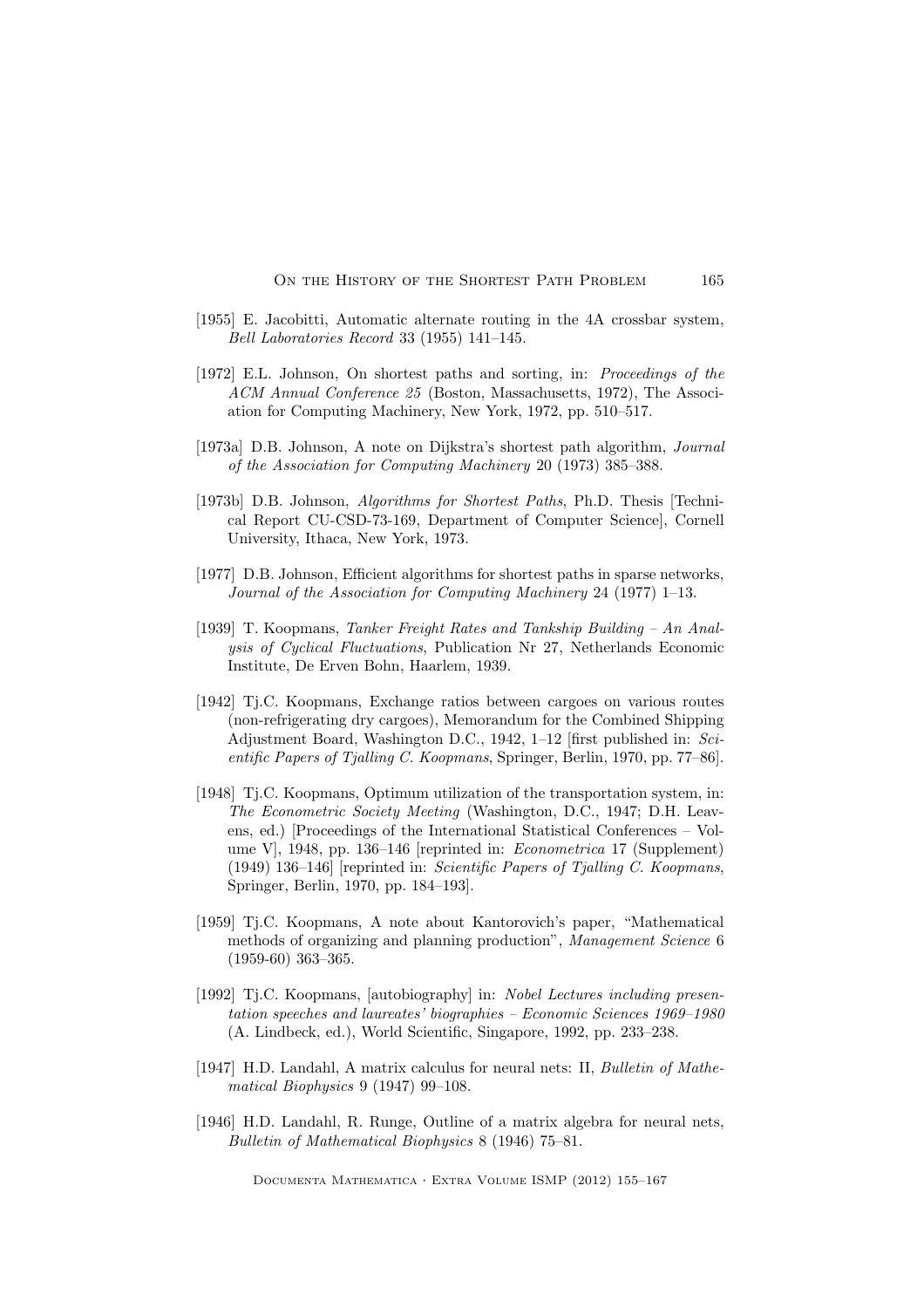# 166 Alexander Schrijver

- [1957] M. Leyzorek, R.S. Gray, A.A. Johnson, W.C. Ladew, S.R. Meaker, Jr, R.M. Petry, R.N. Seitz, Investigation of Model Techniques – First Annual  $Report - 6 June 1956 - 1 July 1957 - A Study of Model Techniques for$ Communication Systems, Case Institute of Technology, Cleveland, Ohio, 1957.
- [1882] É. Lucas,  $Récréations mathématiques, deuxième édition, Gauthier-$ Villars, Paris, 1882–1883.
- [1950] R.D. Luce, Connectivity and generalized cliques in sociometric group structure, Psychometrika 15 (1950) 169–190.
- [1949] R.D. Luce, A.D. Perry, A method of matrix analysis of group structure, Psychometrika 14 (1949) 95–116.
- [1950] A.G. Lunts, Prilozhen ie matrichno˘ı bulevsko˘ı algebry k analizu i sintezu rele˘ıno-kontaktiykh skhem [Russian; Application of matrix Boolean algebra to the analysis and synthesis of relay-contact schemes], Doklady Akademii Nauk SSSR (N.S.) 70 (1950) 421–423.
- [1952] A.G. Lunts, Algebraicheskie metody analiza i sinteza kontaktiykh skhem [Russian; Algebraic methods of analysis and synthesis of relay contact networks], Izvestiya Akademii Nauk SSSR, Seriya Matematicheskaya 16 (1952) 405–426.
- [1957] G.J. Minty, A comment on the shortest-route problem, Operations Research 5 (1957) 724.
- [1958] G.J. Minty, A variant on the shortest-route problem, *Operations Re*search 6 (1958) 882–883.
- [1959] E.F. Moore, The shortest path through a maze, in: Proceedings of an International Symposium on the Theory of Switching, 2–5 April 1957, Part II [The Annals of the Computation Laboratory of Harvard University Volume XXX] (H. Aiken, ed.), Harvard University Press, Cambridge, Massachusetts, 1959, pp. 285–292.
- [1955] A. Orden, The transhipment problem, Management Science 2 (1955–56) 276–285.
- [1956] J.T. Robacker, Min-Max Theorems on Shortest Chains and Disjoint Cuts of a Network, Research Memorandum RM-1660, The RAND Corporation, Santa Monica, California, [12 January] 1956.
- [1956] L. Rosenfeld, Unusual problems and their solutions by digital computer techniques, in: Proceedings of the Western Joint Computer Conference (San Francisco, California, 1956), The American Institute of Electrical Engineers, New York, 1956, pp. 79–82.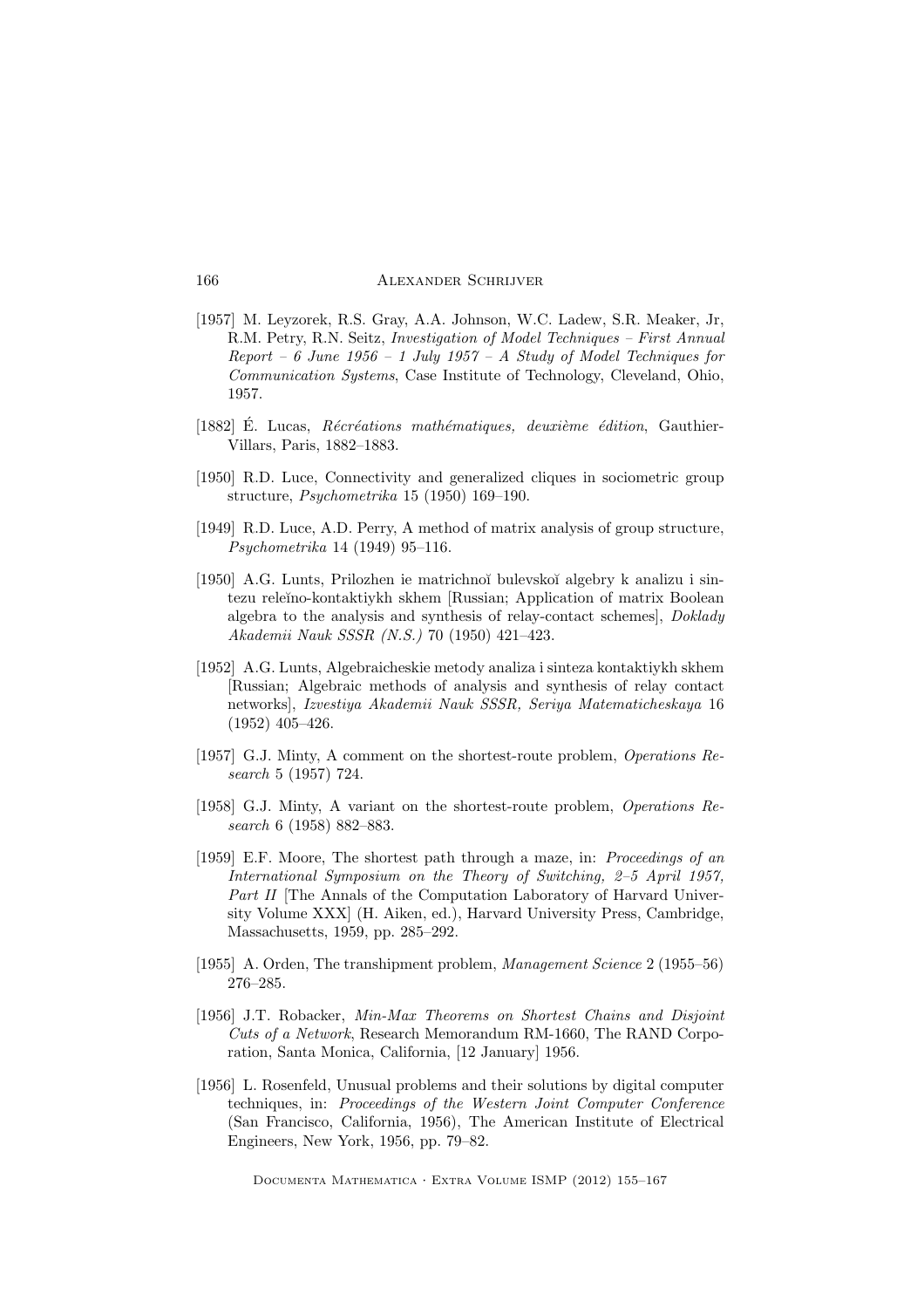- [1951] A. Shimbel, Applications of matrix algebra to communication nets, Bulletin of Mathematical Biophysics 13 (1951) 165–178.
- [1953] A. Shimbel, Structural parameters of communication networks, Bulletin of Mathematical Biophysics 15 (1953) 501–507.
- [1955] A. Shimbel, Structure in communication nets, in: Proceedings of the Symposium on Information Networks (New York, 1954), Polytechnic Press of the Polytechnic Institute of Brooklyn, Brooklyn, New York, 1955, pp. 199–203.
- [1895] G. Tarry, Le problème des labyrinthes, Nouvelles Annales de Mathématiques (3) 14 (1895) 187–190 [English translation in: N.L. Biggs, E.K. Lloyd, R.J. Wilson, Graph Theory 1736–1936, Clarendon Press, Oxford, 1976, pp. 18–20].
- [1952] D.L. Trueblood, The effect of travel time and distance on freeway usage, Public Roads 26 (1952) 241–250.
- [1873] Chr. Wiener, Ueber eine Aufgabe aus der Geometria situs, Mathematische Annalen 6 (1873) 29–30.

Alexander Schrijver CWI Science Park 123 1098 XG Amsterdam The Netherlands [lex.schrijver@cwi.nl](mailto:lex.schrijver@cwi.nl)